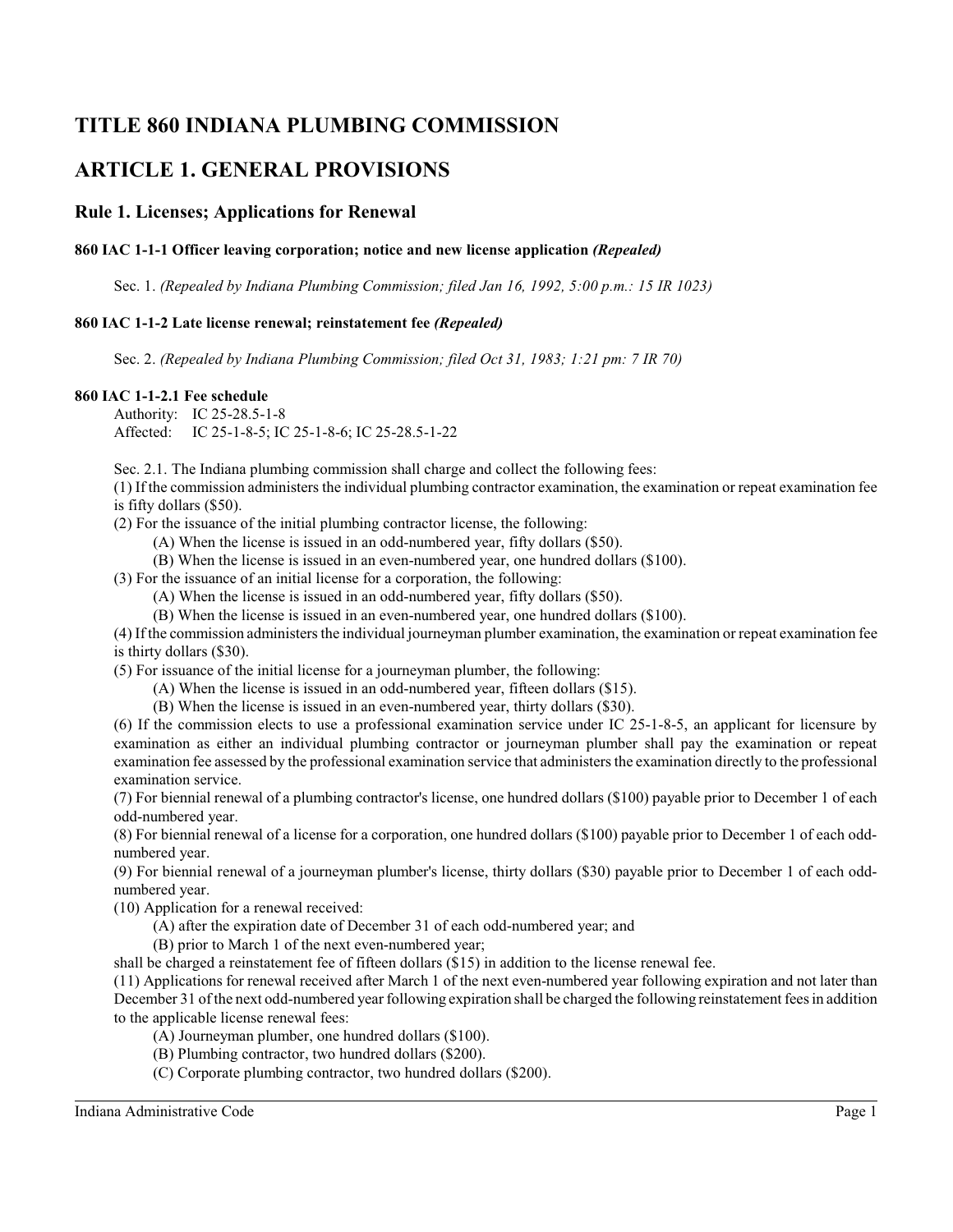### INDIANA PLUMBING COMMISSION

(12) Applications for renewal received after December 31 of the odd-numbered year shall comply with the requirements of IC 25-1-8-6.

*(Indiana Plumbing Commission; 860 IAC 1-1-2.1; filed Oct 31, 1983, 1:21 p.m.: 7 IR 69; errata, 7 IR 71; filed Oct 29, 1984, 3:07 p.m.: 8 IR 214; filed Jul 30, 1985, 3:13 p.m.: 8 IR 2038; filed Feb 19, 1987, 8:30 a.m.: 10 IR 1390; filed Feb 19, 1990, 11:06 a.m.: 13 IR 1181; filed Jun 14, 1996, 3:00 p.m.: 19 IR 3108; readopted filed May 29, 2001, 10:00 a.m.: 24 IR 3237; filed Jul 17, 2002, 3:34 p.m.: 25 IR 4109, eff Jan 1, 2003; errata filed Nov 15, 2002, 3:40 p.m.: 26 IR 1109; readopted filed Jul 19, 2007, 12:57 p.m.: 20070808-IR-860070061RFA; filed Nov 26, 2008, 12:38 p.m.: 20081217-IR-860080538FRA, eff Jan 1, 2009; readopted filed Nov 13, 2015, 11:09 a.m.: 20151209-IR-860150226RFA; readopted filed Nov 26, 2019, 3:46 p.m.: 20191225-IR-860190189RFA)*

#### **860 IAC 1-1-3 Filing of bonds** *(Repealed)*

Sec. 3. *(Repealed by Indiana Plumbing Commission; filed Feb 15, 1989, 2:36 p.m.: 12 IR 1557)*

#### **860 IAC 1-1-4 Plumbing contractor bond forms; bond cancellation** *(Repealed)*

Sec. 4. *(Repealed by Indiana Plumbing Commission; filed Feb 15, 1989, 2:36 p.m.: 12 IR 1557)*

#### **860 IAC 1-1-5 Current bonding required** *(Repealed)*

Sec. 5. *(Repealed by Indiana Plumbing Commission; filed Feb 15, 1989, 2:36 p.m.: 12 IR 1557)*

#### **860 IAC 1-1-6 Corporate plumbing contractor; license conditions** *(Repealed)*

Sec. 6. *(Repealed by Indiana Plumbing Commission; filed Jan 16, 1992, 5:00 p.m.: 15 IR 1023)*

#### **860 IAC 1-1-7 Designated corporate officer or employee; responsibilities and replacement**

Authority: IC 25-28.5-1-8; IC 25-28.5-1-38 Affected: IC 25-28.5-1-13

Sec. 7. (a) This section governs the responsibility of a corporate plumbing contractor under IC 25-28.5-1-13(c).

(b) The individual or individuals named in the corporate license pursuant to IC 25-28.5-1-13(c)(3) shall be responsible to the commission for the use of the corporate license.

(c) The responsibility of an individual described in subsection (b) shall terminate only upon the written notice to the commission under subsection (d) of such individual's removal or resignation from said status , but such removal, resignation, or the failure to notify the commission thereof shall not terminate the obligation of the corporate plumbing contractor.

(d) When an individual described in subsection (b) is removed or resigns, the corporation must notify the commission within thirty (30) days and shall identify any replacement individual or individuals. *(Indiana Plumbing Commission; 860 IAC 1-1-7; filed Jul 30, 1985, 3:13 p.m.: 8 IR 2040; filed Feb 15, 1989, 2:36 p.m.: 12 IR 1556; errata filed May 8, 1989, 2:35 p.m.: 12 IR 2063; filed Jan 16, 1992, 5:00 p.m.: 15 IR 1022; readopted filed May 29, 2001, 10:00 a.m.: 24 IR 3237; readopted filed Jul 19, 2007, 12:57 p.m.: 20070808-IR-860070061RFA; readopted filed Nov 25, 2013, 9:21 a.m.: 20131225-IR-860130282RFA; readopted filed Nov 26, 2019, 3:46 p.m.: 20191225-IR-860190189RFA)*

# **860 IAC 1-1-8 Temporary plumbing contractor license**

Authority: IC 25-28.5-1-8; IC 25-28.5-1-38 Affected: IC 25-28.5-1-18.5

Sec. 8. (a) A temporary plumbing contractor license authorized by IC 25-28.5-1-18.5 shall be for six (6) month increments. (b) Such temporary license shall not enable the holder thereof to perform actual plumbing services unless he is a currently licensed journeyman or a currently licensed plumbing contractor. However, the holder of a temporary license may employ a journeyman to perform actual plumbing services pursuant to the temporary license. If the holder is a licensed journeyman, he may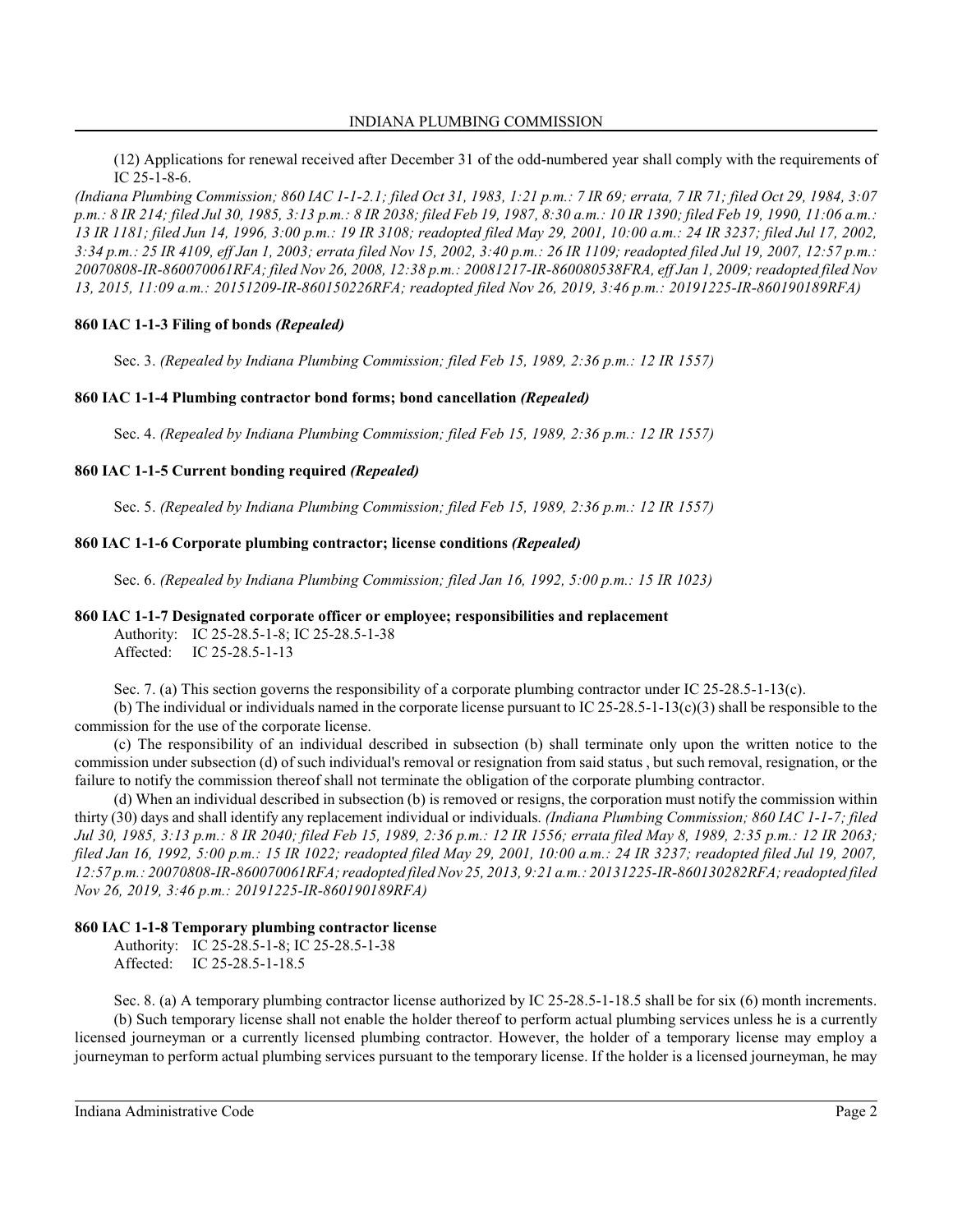perform plumbing contracting under the authority of the temporary license.

(c) The temporary license will be granted upon submission of the license fee in the amount of twenty-five dollars (\$25) for each six (6) month increment, as well as a fully executed bond on a form supplied by the commission.

(d) No temporary license will be issued to any applicant who fails to first appear before the commission or the executive director of the Indiana professional licensing agency to request the same.

(e) A temporary license granted by the executive director of the Indiana professional licensing agency is subject to ratification or refusal at the next regularly scheduled meeting of the commission. *(Indiana Plumbing Commission; 860 IAC 1-1-8; filed Dec 20, 1985, 9:13 a.m.: 9 IR 1099; filed Jun 14, 1996, 3:00 p.m.: 19 IR 3108; readopted filed May 29, 2001, 10:00 a.m.: 24 IR 3237; filed Jul 17, 2002, 3:34 p.m.: 25 IR 4110, eff Jan 1, 2003; readopted filed Jul 19, 2007, 12:57 p.m.: 20070808-IR-860070061RFA; readopted filed Nov 25, 2013, 9:21 a.m.: 20131225-IR-860130282RFA; readopted filed Nov 26, 2019, 3:46 p.m.: 20191225-IR-860190189RFA)*

#### **860 IAC 1-1-9 Admission to examination**

Authority: IC 25-28.5-1-8; IC 25-28.5-1-38 Affected: IC 25-28.5-1

Sec. 9. (a) This section and section 10 of this rule implement the requirements for admission to the journeyman plumber and plumbing contractor examination found in IC 25-28.5-1-12(c).

(b) "Plumbing trade" means being engaged in the work of plumbing (as that term is defined in IC 25-28.5-1-2(1)) under the circumstances described in:

(1) IC 25-28.5-1-32(2);

(2) IC 25-28.5-1-32(6); or

(3) IC 25-28.5-1-32(7).

(c) "Apprenticeship program approved by the commission" means a program that meets the requirements of 860 IAC 2-1-1. (d) "Four (4) year apprenticeship program" means satisfactory completion of a minimum of five hundred seventy-six (576) hours of classroom instruction and satisfactory completion of six thousand four hundred (6,400) hours of related on-job-training, over at least four (4) years. Credit for previous education, training, or experience may be counted toward the total required hours for the apprenticeship program if granted by the Bureau of Apprenticeship and Training, a division of the United States Department of Labor, and approved by the commission. Credit must not exceed seventy-five percent (75%) of the total hours of the apprenticeship program requirement. Approved credit must be documented and presented with the original apprenticeship registration application.

(e) "Four (4) years of experience" means a minimum of six thousand four hundred (6,400) hours in the plumbing trade over at least four (4) years.

(f) Not more than forty (40) hours shall be counted in any given calendar week toward meeting the requirements of either subsection (d) or (e). *(Indiana Plumbing Commission; 860 IAC 1-1-9; filed Jan 16, 1992, 5:00 p.m.: 15 IR 1022; readopted filed May 29, 2001, 10:00 a.m.: 24 IR 3237; readopted filed Jul 19, 2007, 12:57 p.m.: 20070808-IR-860070061RFA; filed Nov 26, 2008, 12:38 p.m.: 20081217-IR-860080538FRA, eff Jan 1, 2009; readopted filed Nov 13, 2015, 11:09 a.m.: 20151209-IR-860150226RFA; readopted filed Nov 26, 2019, 3:46 p.m.: 20191225-IR-860190189RFA)*

#### **860 IAC 1-1-10 Verification of employment**

Authority: IC 25-28.5-1-8; IC 25-28.5-1-38 Affected: IC 25-28.5-1-12

Sec. 10. (a) An applicant for admission to the plumbing contractor or journeyman plumber examination must submit with the applicant's application affidavits fromthe applicant's employers verifying all experience in the plumbing trade, or work in a plumbing business under the direction of a licensed plumbing contractor, claimed in the applicant's application.

(b) If the applicant is unable to obtain any employer affidavit required by subsection (a), the applicant mustsubmit an affidavit stating the inability and the reason why.

(c) Whether or not the employer affidavits provided for in subsection (a) have been submitted, the commission may seek such additional information from the applicant, any employer, or any third party as is necessary to determine whether the applicant meets the requirements for admission to the examination. *(Indiana Plumbing Commission; 860 IAC 1-1-10; filed Jan 16, 1992, 5:00 p.m.:*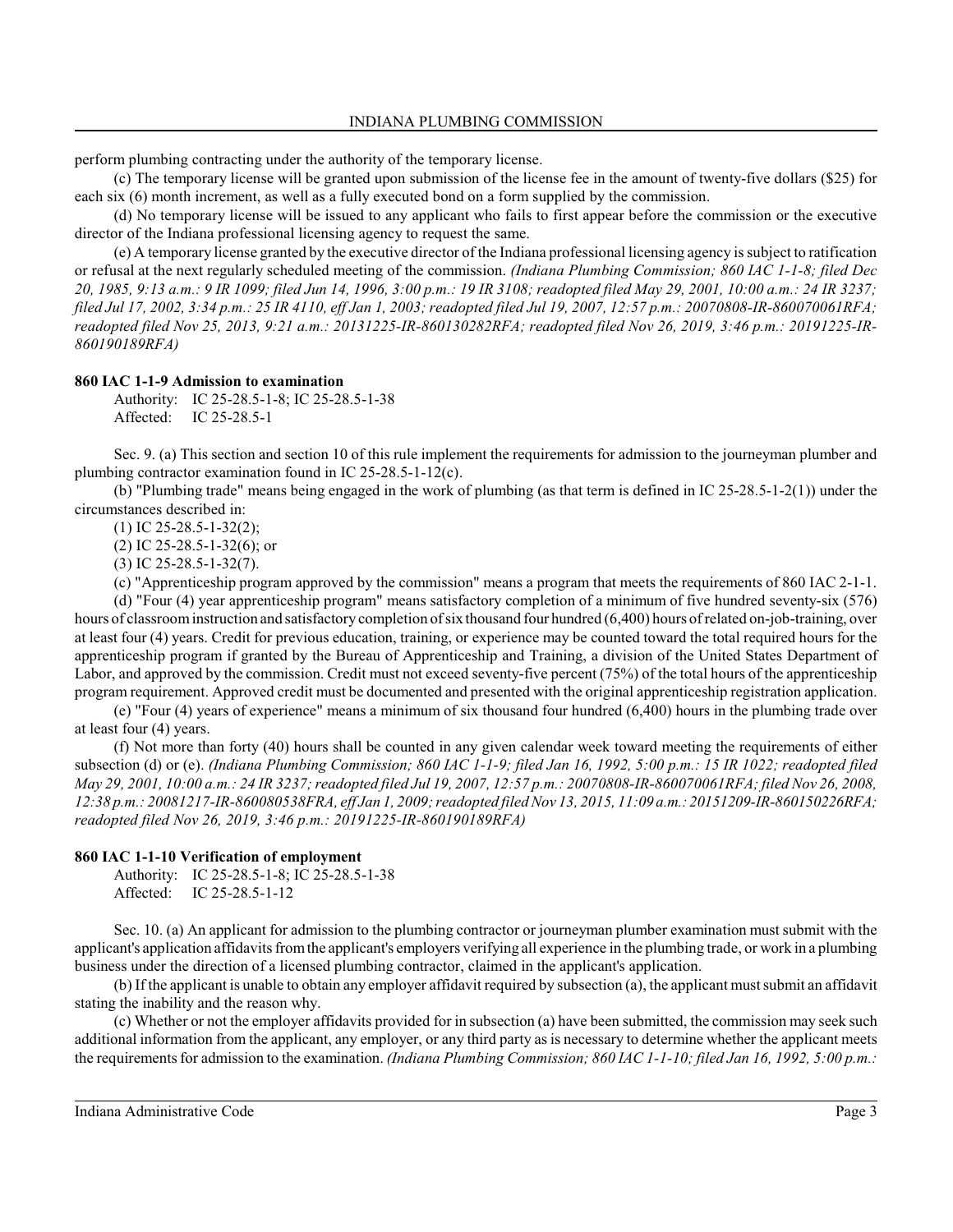*15 IR 1022; readopted filed May 29, 2001, 10:00 a.m.: 24 IR 3237; readopted filed Jul 19, 2007, 12:57 p.m.: 20070808-IR-860070061RFA; readopted filed Nov 25, 2013, 9:21 a.m.: 20131225-IR-860130282RFA; readopted filed Nov 26, 2019, 3:46 p.m.: 20191225-IR-860190189RFA)*

#### **860 IAC 1-1-11 Licensed out-of-state applicants; certification of licensure required**

Authority: IC 25-28.5-1-8; IC 25-28.5-1-38 Affected: IC 25-28.5-1-12; IC 25-28.5-1-19

Sec. 11. An individual who is licensed in another state and who applies for admission to the examination under IC 25-28.5-1- 12(d)(1), or licensure by reciprocity under IC 25-28.5-1-12(e) and IC 25-28.5-1-19, shall submit certification of licensure from the licensing authority in the other state. *(Indiana Plumbing Commission; 860 IAC 1-1-11; filed Jan 16, 1992, 5:00 p.m.: 15 IR 1023; readopted filed May 29, 2001, 10:00 a.m.: 24 IR 3237; readopted filed Jul 19, 2007, 12:57 p.m.: 20070808-IR-860070061RFA; readopted filed Nov 25, 2013, 9:21 a.m.: 20131225-IR-860130282RFA; readopted filed Nov 26, 2019, 3:46 p.m.: 20191225-IR-860190189RFA)*

# **Rule 2. Definitions**

# **860 IAC 1-2-1 "Maintenance" defined**

Authority: IC 25-28.5-1-38 Affected: IC 25-28.5-1-32

Sec. 1. The work of a "maintenance man" as described in IC 25-28.5-1-32(7) shall include anyone whose full-time work shall include repair of present operational plumbing systems. However, "maintenance" shall not include the installation of any nonexistent plumbing system nor shall it include remodeling of an existing plumbing system where the number of faucets, toilets, bathtubs, fountains, or other devices affecting the flow of water are increased beyond the original system. *(Indiana Plumbing Commission; 860 IAC 1-2-1; filed Oct 29, 1984, 3:09 p.m.: 8 IR 214; filed Jan 16, 1992, 5:00 p.m.: 15 IR 1023; readopted filed May 29, 2001, 10:00 a.m.: 24 IR 3237; readopted filed Jul 19, 2007, 12:57 p.m.: 20070808-IR-860070061RFA; readopted filed Nov 25, 2013, 9:21 a.m.: 20131225-IR-860130282RFA; readopted filed Nov 26, 2019, 3:46 p.m.: 20191225-IR-860190189RFA)*

# **Rule 3. Examinations; Journeyman Plumber; Plumbing Contractor**

# **860 IAC 1-3-1 Examination; journeyman plumber**

Authority: IC 25-28.5-1-8; IC 25-28.5-1-38 Affected: IC 25-28.5-1

Sec. 1. (a) An applicant for the journeyman plumber license must pass the examination required under this section. (b) The journeyman plumber examination shall be multiple choice.

(c) An individual must obtain a passing score on the multiple-choice test in order to pass the examination. *(Indiana Plumbing Commission; 860 IAC 1-3-1; filed Oct 29, 1984, 3:11 p.m.: 8 IR 215; filed Feb 15, 1989, 2:36 p.m.: 12 IR 1556; filed Feb 19, 1990, 11:06 a.m.: 13 IR 1182; filed Sep 8, 1992, 5:00 p.m.: 16 IR 62, eff Oct 1, 1992 [IC 4-22-2-36 suspends the effectiveness of a rule document for thirty (30) days after filing with the secretary of state. LSA Document #92-91 was filed Sep 8, 1992.]; readopted filed May 29, 2001, 10:00 a.m.: 24 IR 3237; readopted filed Jul 19, 2007, 12:57 p.m.: 20070808-IR-860070061RFA; filed Nov 26, 2008, 12:38 p.m.: 20081217-IR-860080538FRA, eff Jan 1, 2009; readopted filed Nov13, 2015, 11:09 a.m.: 20151209-IR-860150226RFA; readopted filed Nov 26, 2019, 3:46 p.m.: 20191225-IR-860190189RFA)*

# **860 IAC 1-3-1.1 Examination; plumbing contractor**

Authority: IC 25-28.5-1-8; IC 25-28.5-1-38 Affected: IC 25-28.5-1

Sec. 1.1. (a) An applicant for the plumbing contractor license must pass the examination required under this section.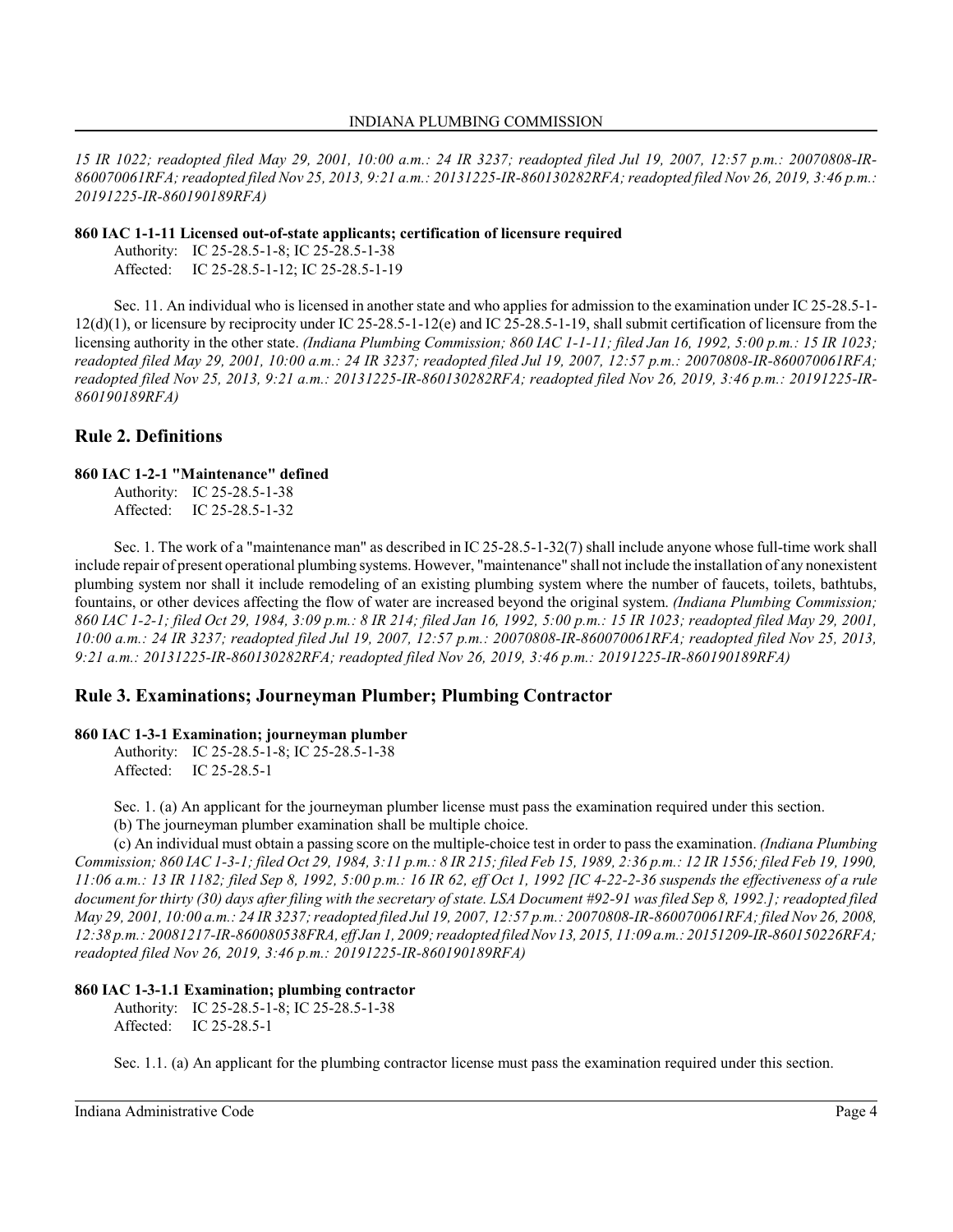#### INDIANA PLUMBING COMMISSION

(b) The plumbing contractor examination shall be multiple choice.

(c) An individual must obtain a passing score on the multiple-choice examination. *(Indiana Plumbing Commission; 860 IAC 1-3-1.1; filed Sep 8, 1992, 5:00 p.m.: 16 IR 62, eff Oct 1, 1992 [IC 4-22-2-36 suspends the effectiveness of a rule document for thirty (30) days after filing with the secretary of state. LSA Document #92-91 was filed Sep 8, 1992.]; readopted filed May 29, 2001, 10:00 a.m.: 24 IR 3237; readopted filed Jul 19, 2007, 12:57 p.m.: 20070808-IR-860070061RFA; filed Nov 26, 2008, 12:38 p.m.: 20081217-IR-860080538FRA, eff Jan 1, 2009; readopted filed Nov 13, 2015, 11:09 a.m.: 20151209-IR-860150226RFA; readopted filed Nov 26, 2019, 3:46 p.m.: 20191225-IR-860190189RFA)*

### **860 IAC 1-3-2 Retaking of journeyman plumber and plumbing contractor examination upon failure**

Authority: IC 25-28.5-1-8; IC 25-28.5-1-38 Affected: IC 25-28.5-1

Sec. 2. (a) An individual who does not pass the entire examination in the first attempt shall be entitled to take it as many as six (6) additional times. However, the last examination attempt may be not later than two (2) years after the date the individual was first scheduled to take the examination.

(b) Upon the exhaustion of all of the examination attempts allowed by subsection (a), an individual must:

(1) file a new application; and

(2) retake the entire examination.

(c) An applicant who has not passed the written section or drawing section of the journey plumber or plumbing contractor examination before January 1, 2009, shall:

(1) lose credit for the section passed; and

(2) be required to retake the multiple-choice examination.

(d) An applicant that has passed the written section and drawing section of the journey plumber or plumbing contractor examination but has failed to pass the practical examination before January 1, 2009, shall qualify for licensure without having to pass the practical examination. *(Indiana Plumbing Commission; 860 IAC 1-3-2; filed Feb 15, 1989, 2:36 p.m.: 12 IR 1556; filed Feb 19, 1990, 11:06 a.m.: 13 IR 1182; filed Sep 8, 1992, 5:00 p.m.: 16 IR 63, eff Oct 1, 1992 [IC 4-22-2-36 suspends the effectiveness of a rule document for thirty (30) days after filing with the secretary of state. LSA Document #92-91 was filed Sep 8, 1992.]; readopted filed May 29, 2001, 10:00 a.m.: 24 IR 3237; readopted filed Jul 19, 2007, 12:57 p.m.: 20070808-IR-860070061RFA; filed Nov 26, 2008, 12:38 p.m.: 20081217-IR-860080538FRA, eff Jan 1, 2009; readopted filed Nov 13, 2015, 11:09 a.m.: 20151209-IR-860150226RFA; readopted filed Nov 26, 2019, 3:46 p.m.: 20191225-IR-860190189RFA)*

# **860 IAC 1-3-3 Examination requirements for journeyman plumber applying for a plumbing contractor license** *(Repealed)*

Sec. 3. *(Repealed by Indiana Plumbing Commission; filed Nov 26, 2008, 12:38 p.m.: 20081217-IR-860080538FRA, eff Jan 1, 2009)*

# **860 IAC 1-3-4 Required study or training prior to retaking of journeyman plumber and plumbing contractor examinations** *(Repealed)*

Sec. 4. *(Repealed by Indiana Plumbing Commission; filed Sep 8, 1992, 5:00 p.m.: 16 IR 64, eff Oct 1, 1992 [IC 4-22-2-36 suspends the effectiveness of a rule document for thirty (30) days after filing with the secretary of state. LSA Document #92-91 was filed Sep 8, 1992.])*

# **Rule 4. Advertising**

# **860 IAC 1-4-1 Advertising for plumbing services**

Authority: IC 25-28.5-1-8; IC 25-28.5-1-38 Affected: IC 25-28.5-1-35

Sec. 1. (a) As used in IC 25-28.5-1-35(b), "written or printed advertising for plumbing services" includes, but is not limited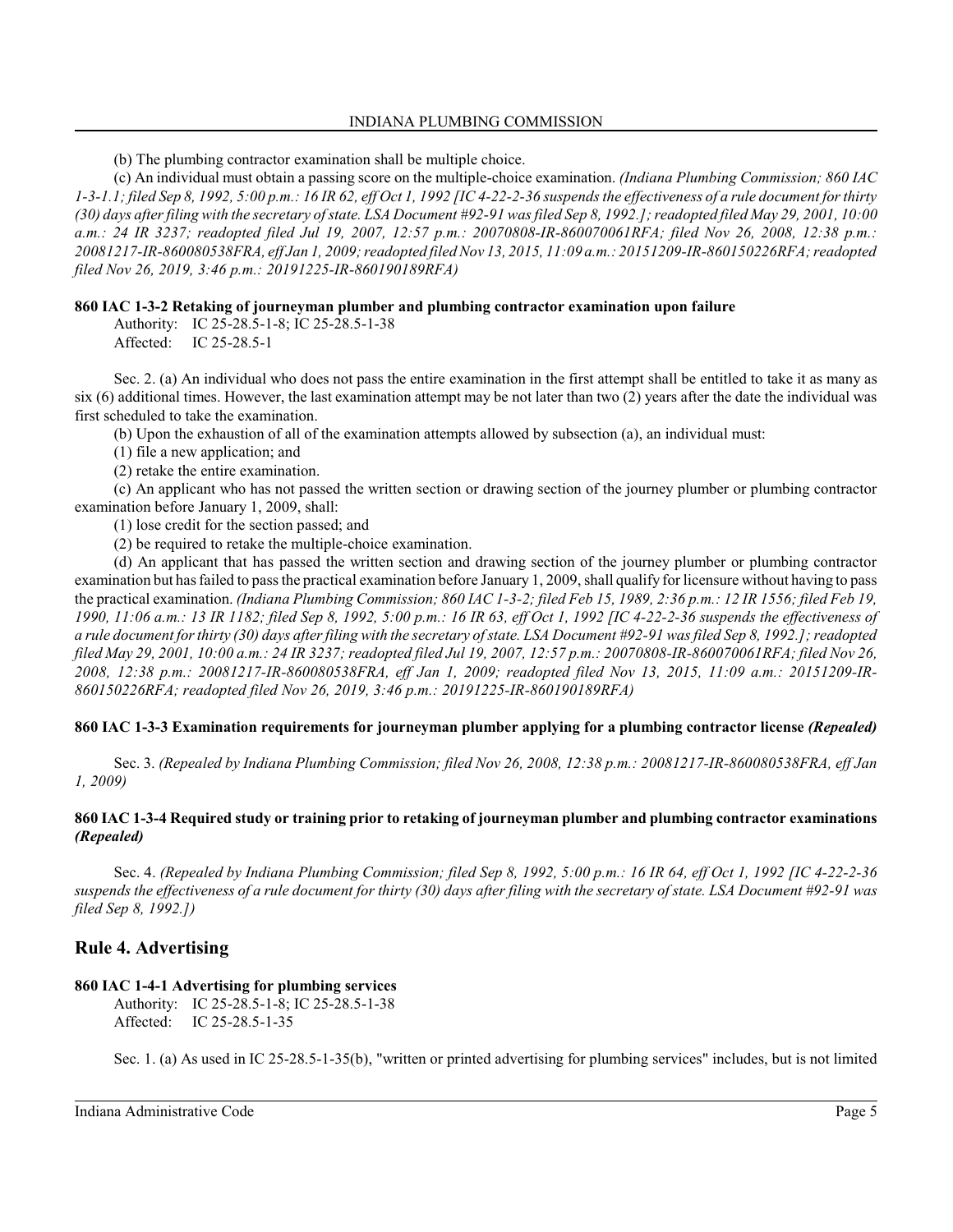to, the following:

(1) Directories.

(2) Periodicals.

(3) Newspaper entries.

(4) Signs.

(5) Circulars.

*(Indiana Plumbing Commission; 860 IAC 1-4-1; filed Dec 20, 1985, 9:13 a.m.: 9 IR 1100; filed Oct 23, 1989, 4:50 p.m.: 13 IR 401; readopted filed May 29, 2001, 10:00 a.m.: 24 IR 3237; readopted filed Jul 19, 2007, 12:57 p.m.: 20070808-IR-860070061RFA; readopted filed Nov 25, 2013, 9:21 a.m.: 20131225-IR-860130282RFA; readopted filed Nov 26, 2019, 3:46 p.m.: 20191225-IR-860190189RFA)*

# **860 IAC 1-4-2 "Recognizably displayed" defined**

Authority: IC 25-28.5-1-8; IC 25-28.5-1-38 Affected: IC 25-28.5-1-31; IC 25-28.5-1-35

Sec. 2. (a) The requirement in IC 25-28.5-1-35(b) that a plumbing contractor's license number must be "recognizably displayed" in all forms of written or printed advertising for plumbing services means that the plumbing contractor's license number must be:

(1) of adequate size; and

(2) located within reasonable proximity of the advertising;

so that the number can be readily seen by an individual with normal vision when viewing the advertisement.

(b) The requirement in IC 25-28.5-1-35(b) that a plumbing contractor's number must be "recognizably displayed" on all vehicles that are used to provide plumbing services means that the plumbing contractor's license number must be:

(1) of adequate size; and

(2) located within reasonable proximity of the plumbing contractor's name or name of the business with which the plumbing contractor is associated;

so that the number can be readily seen by an individual with normal vision when viewing the name. *(Indiana Plumbing Commission; 860 IAC 1-4-2; filed Oct 23, 1989, 4:50 p.m.: 13 IR 401; errata, 13 IR 1862; readopted filed May 29, 2001, 10:00 a.m.: 24 IR 3237; readopted filed Jul 19, 2007, 12:57 p.m.: 20070808-IR-860070061RFA; readopted filed Nov 25, 2013, 9:21 a.m.: 20131225-IR-860130282RFA; readopted filed Nov 26, 2019, 3:46 p.m.: 20191225-IR-860190189RFA)*

# **860 IAC 1-4-3 Vehicles**

Authority: IC 25-28.5-1-8; IC 25-28.5-1-38 Affected: IC 25-28.5-1-31; IC 25-28.5-1-35

Sec. 3. The plumbing contractor's license number must appear on each side of a vehicle on which:

(1) the plumbing contractor's name; or

(2) name of the business with which the plumbing contractor is associated;

appears, but shall not be required to appear elsewhere on the vehicle. *(Indiana Plumbing Commission; 860 IAC 1-4-3; filed Oct 23, 1989, 4:50 p.m.: 13 IR 401; readopted filed May 29, 2001, 10:00 a.m.: 24 IR 3237; readopted filed Jul 19, 2007, 12:57 p.m.: 20070808-IR-860070061RFA; readopted filed Nov 25, 2013, 9:21 a.m.: 20131225-IR-860130282RFA; readopted filed Nov 26, 2019, 3:46 p.m.: 20191225-IR-860190189RFA)*

# **Rule 5. Competent Practice of Plumbing**

#### **860 IAC 1-5-1 Scope of rule**

Authority: IC 25-28.5-1-7 Affected: IC 25-28.5-1-27.1

Sec. 1. (a) This rule establishes standards for the competent practice of plumbing.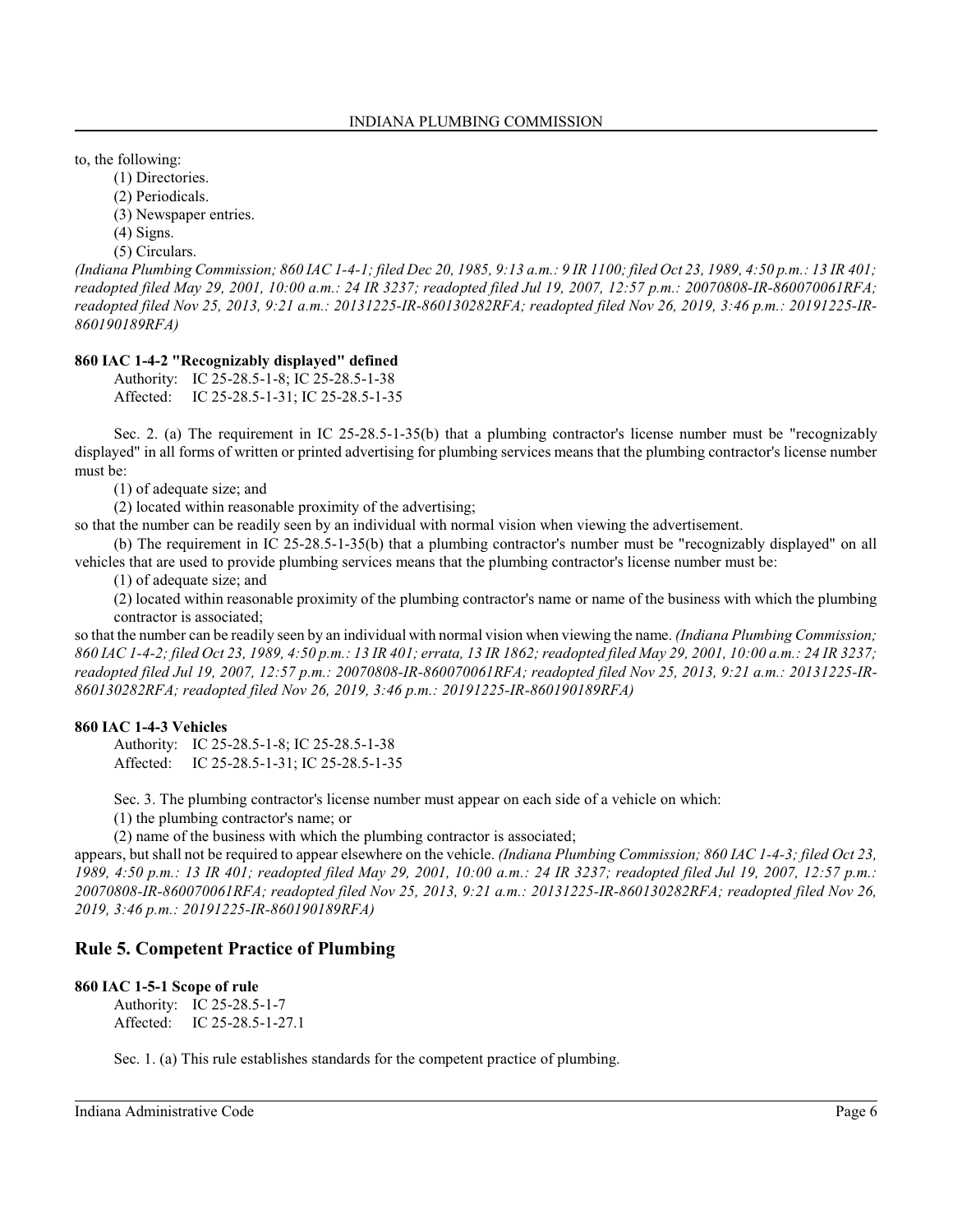#### INDIANA PLUMBING COMMISSION

(b) Violation of any provision of this rule by a licensee shall be deemed a violation of IC 25-28.5-1-27.1. *(Indiana Plumbing Commission; 860 IAC 1-5-1; filed Nov 21, 1989, 1:15 p.m.: 13 IR 630; readopted filed May 29, 2001, 10:00 a.m.: 24 IR 3237; readopted filed Jul 19, 2007, 12:57 p.m.: 20070808-IR-860070061RFA; readopted filed Nov 25, 2013, 9:21 a.m.: 20131225-IR-860130282RFA; readopted filed Nov 26, 2019, 3:46 p.m.: 20191225-IR-860190189RFA)*

### **860 IAC 1-5-2 "Licensee" defined**

Authority: IC 25-28.5-1-7 Affected: IC 25-28.5-1-27.1

Sec. 2. As used in thisrule, "licensee" has the meaning set forth in IC 25-28.5-1-27.1(a). *(Indiana Plumbing Commission; 860 IAC 1-5-2; filed Nov 21, 1989, 1:15 p.m.: 13 IR 630; readopted filed May 29, 2001, 10:00 a.m.: 24 IR 3237; readopted filed Jul 19, 2007, 12:57 p.m.: 20070808-IR-860070061RFA; readopted filed Nov 25, 2013, 9:21 a.m.: 20131225-IR-860130282RFA; readopted filed Nov 26, 2019, 3:46 p.m.: 20191225-IR-860190189RFA)*

# **860 IAC 1-5-3 "Political subdivision" defined**

Authority: IC 25-28.5-1-7 Affected: IC 36-1-2-13

Sec. 3. As used in thisrule, "political subdivision" has the meaning set forth in IC 36-1-2-13. *(Indiana Plumbing Commission; 860 IAC 1-5-3; filed Nov 21, 1989, 1:15 p.m.: 13 IR 630; readopted filed May 29, 2001, 10:00 a.m.: 24 IR 3237; readopted filed Jul 19, 2007, 12:57 p.m.: 20070808-IR-860070061RFA; readopted filed Nov 25, 2013, 9:21 a.m.: 20131225-IR-860130282RFA; readopted filed Nov 26, 2019, 3:46 p.m.: 20191225-IR-860190189RFA)*

# **860 IAC 1-5-4 Compliance with Indiana plumbing commission's statute and rules**

Authority: IC 25-28.5-1-7 Affected: IC 25-28.5-1-27.1

Sec. 4. Licensees shall comply with the provisions of the following:

(1) IC 25-28.5.

(2) This title.

*(Indiana Plumbing Commission; 860 IAC 1-5-4; filed Nov 21, 1989, 1:15 p.m.: 13 IR 630; readopted filed May 29, 2001, 10:00 a.m.: 24 IR 3237; readopted filed Jul 19, 2007, 12:57 p.m.: 20070808-IR-860070061RFA; readopted filed Nov 25, 2013, 9:21 a.m.: 20131225-IR-860130282RFA; readopted filed Nov 26, 2019, 3:46 p.m.: 20191225-IR-860190189RFA)*

# **860 IAC 1-5-5 Use of unlicensed personnel prohibited**

Authority: IC 25-28.5-1-7 Affected: IC 25-28.5-1-27.1

Sec. 5. (a) Plumbing contractors shall not allow any employee or subcontractor to act in the capacity of a plumbing contractor or journeyman plumber unless that employee orsubcontractor has a plumbing contractor'slicense or a journeyman plumber's license. (b) Subsection (a) shall not be construed to require the following individuals to be licensed:

(1) helpers;

(2) laborers;

(3) registered apprentices; and

(4) other employees of a plumbing contractor or journeyman plumber;

who do not in anymanner hold themselves out to the public as being plumbers. *(Indiana Plumbing Commission; 860 IAC 1-5-5; filed Nov 21, 1989, 1:15 p.m.: 13 IR 631; readopted filed May 29, 2001, 10:00 a.m.: 24 IR 3237; readopted filed Jul 19, 2007, 12:57 p.m.: 20070808-IR-860070061RFA; readopted filed Nov 25, 2013, 9:21 a.m.: 20131225-IR-860130282RFA; readopted filed Nov 26, 2019, 3:46 p.m.: 20191225-IR-860190189RFA)*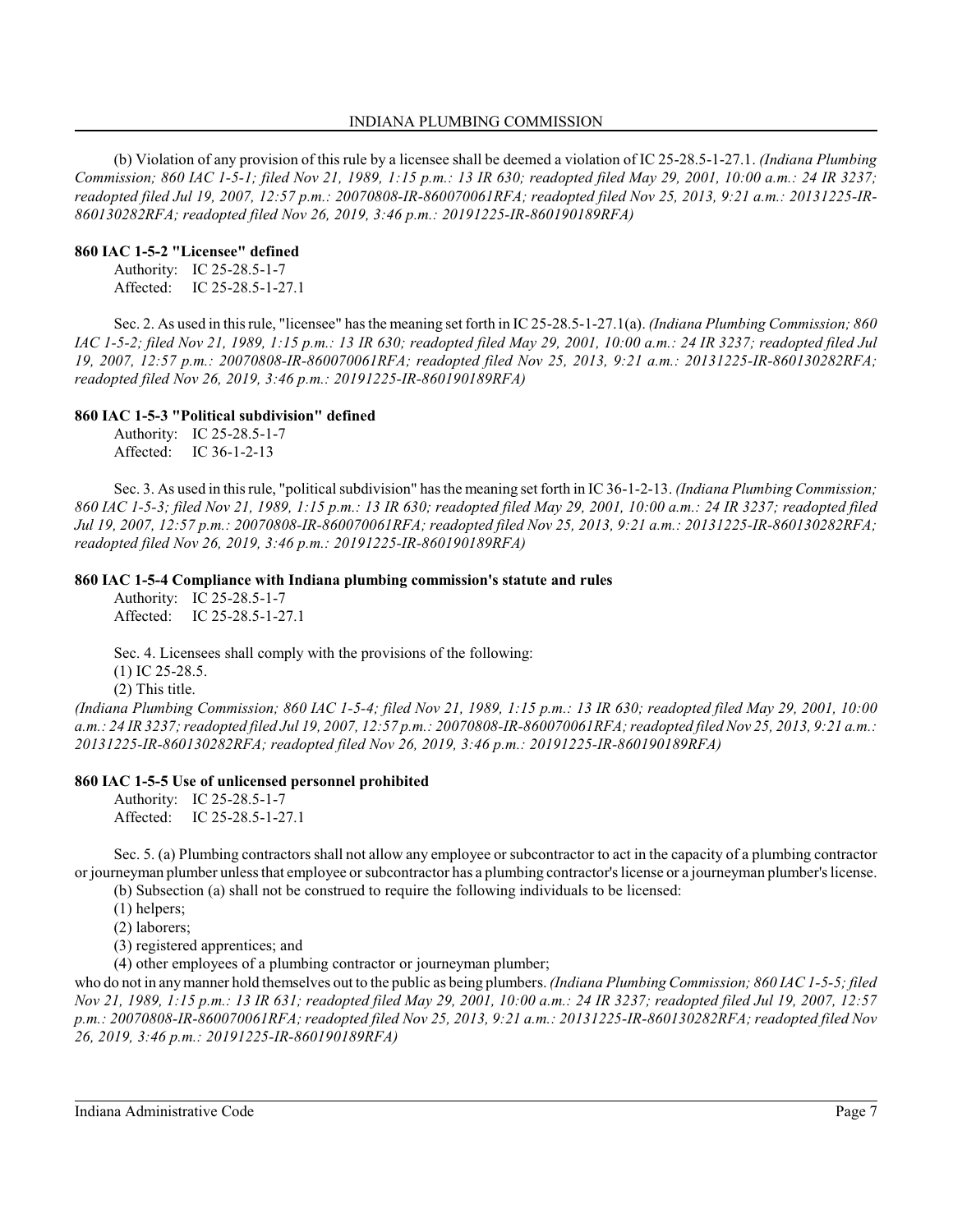#### **860 IAC 1-5-6 Obtaining plumbing permits from political subdivisions**

Authority: IC 25-28.5-1-7 Affected: IC 25-28.5-1-27.1

Sec. 6. Whenever required to do so by an ordinance of a political subdivision, plumbing contractors shall obtain permits to do plumbing work. *(Indiana Plumbing Commission; 860 IAC 1-5-6; filed Nov 21, 1989, 1:15 p.m.: 13 IR 631; readopted filed May 29, 2001, 10:00 a.m.: 24 IR 3237; readopted filed Jul 19, 2007, 12:57 p.m.: 20070808-IR-860070061RFA; readopted filed Nov 25, 2013, 9:21 a.m.: 20131225-IR-860130282RFA; readopted filed Nov 26, 2019, 3:46 p.m.: 20191225-IR-860190189RFA)*

# **860 IAC 1-5-7 Registration with political subdivisions**

Authority: IC 25-28.5-1-7 Affected: IC 25-28.5-1-33

Sec. 7. Whenever required to do so by an ordinance of a political subdivision, plumbing contractors shall register with the appropriate public official of the political subdivision. *(Indiana Plumbing Commission; 860 IAC 1-5-7; filed Nov 21, 1989, 1:15 p.m.: 13 IR 631; readopted filed May 29, 2001, 10:00 a.m.: 24 IR 3237; readopted filed Jul 19, 2007, 12:57 p.m.: 20070808-IR-860070061RFA; readopted filed Nov 25, 2013, 9:21 a.m.: 20131225-IR-860130282RFA; readopted filed Nov 26, 2019, 3:46 p.m.: 20191225-IR-860190189RFA)*

#### **860 IAC 1-5-8 Completion of plumbing work**

Authority: IC 25-28.5-1-7 Affected: IC 25-28.5-1-27.1

Sec. 8. Plumbing contractors shall complete all plumbing work which they have contracted to perform unless they have legal cause to not perform the work. *(Indiana Plumbing Commission;* 860 IAC 1-5-8; filed Nov 21, 1989, 1:15 p.m.: 13 IR 631; readopted *filed May 29, 2001, 10:00 a.m.: 24 IR 3237; readopted filed Jul 19, 2007, 12:57 p.m.: 20070808-IR-860070061RFA; readopted filed Nov 25, 2013, 9:21 a.m.: 20131225-IR-860130282RFA; readopted filed Nov 26, 2019, 3:46 p.m.: 20191225-IR-860190189RFA)*

# **860 IAC 1-5-9 Compliance with other rules and standards**

Authority: IC 25-28.5-1-7 Affected: IC 25-28.5-1-27.1

Sec. 9. Licensees shall do all plumbing work in compliance with the following:

(1) 675 IAC 16, the Indiana plumbing code, as adopted by the fire prevention and building safety commission.

(2) To the extent that they may be capable of being violated while doing plumbing work, the rules of 675 IAC, the fire prevention and building safety commission.

(3) 327 IAC 8-7 *[327 IAC 8-7 was repealed filed Jun 17, 1999, 1:50 p.m.: 22 IR 3379]*, rule of the water pollution control board, concerning school water supply and distribution systems.

(4) 327 IAC 8-8 *[327 IAC 8-8 was repealed filed Jun 17, 1999, 1:50 p.m.: 22 IR 3379]*, rule of the water pollution control board, concerning mobile home park water supply and distribution systems.

(5) 327 IAC 8-9 *[327 IAC 8-9 was repealed filed Jun 17, 1999, 1:50 p.m.: 22 IR 3379]*, rule of the water pollution control board, concerning agricultural camp water supply and distribution systems.

(6) 327 IAC 8-10, rule of the water pollution control board, concerning cross connections.

(7) 410 IAC 15-1-22(14) *[410 IAC 15-1 was repealed filed Dec 21, 1994, 9:40 a.m.: 18 IR 1280; errata filed Jan 5, 1995, 4:20 p.m.: 18 IR 1290.]*, state board of health requirements for plumbing sewage disposal and water supply in hospitals.

*(Indiana Plumbing Commission; 860 IAC 1-5-9; filed Nov 21, 1989, 1:15 p.m.: 13 IR 631; readopted filed May 29, 2001, 10:00 a.m.: 24 IR 3237; readopted filed Jul 19, 2007, 12:57 p.m.: 20070808-IR-860070061RFA; readopted filed Nov 25, 2013, 9:21 a.m.: 20131225-IR-860130282RFA; readopted filed Nov 26, 2019, 3:46 p.m.: 20191225-IR-860190189RFA)*